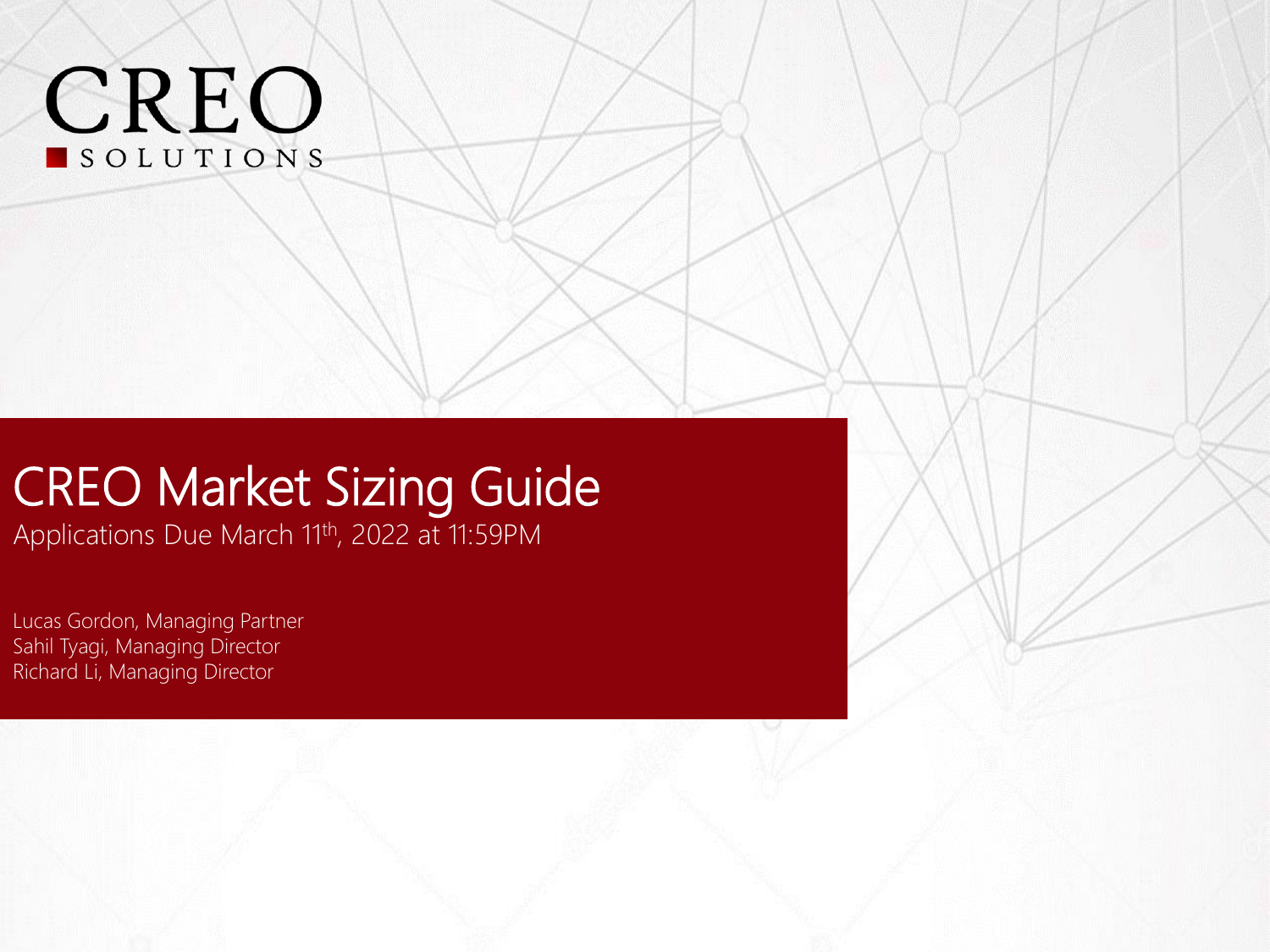# Interview Information

*Interview methods and the skills they measure* 

#### Interview Details

#### First Round Interview - March 12<sup>th</sup> to 14<sup>th</sup>

Length: 13 minute interview with 2 minute question period Format: 3 behavioral questions (TMAY +2) and 1 market sizing question

Interviewers: Lucas Gordon, Sahil Tyagi, Richard Li Skills Assessed: Oral communication, structured thinking, critical thinking, quantitative analysis, initiative, and commitment

To Bring: Paper and a pen (no calculator allowed)

#### Second Round Interview - March 21st to 22<sup>nd</sup>

Length: 18 minute interview with 2 minute question period Format: 2 behavioral questions and 1 case exercise Interviewers: 3 executive members and 1 non-executive member

Skills Assessed: Oral communication, business logic, quantitative analysis, creativity, and past experiences To Bring: Paper and a pen (no calculator allowed)

#### Skills Assessed

#### Problem Solving and Analysis

- ➢ Business Acumen
- 
- General Logic
- ➢ Qual Analysis
- ➢ Quant Analysis

**Structure** 

#### Written and Oral Communication

➢ Clarity

Professionalism

➢ Synthesis

#### Character and Commitment

➢ Leadership

- ➢ Growth Potential
- ➢ Collaboration ➢ Initiative

#### Creativity and Culture

- ➢ Transformational **Teamwork**
- ➢ Exploratory **Interests**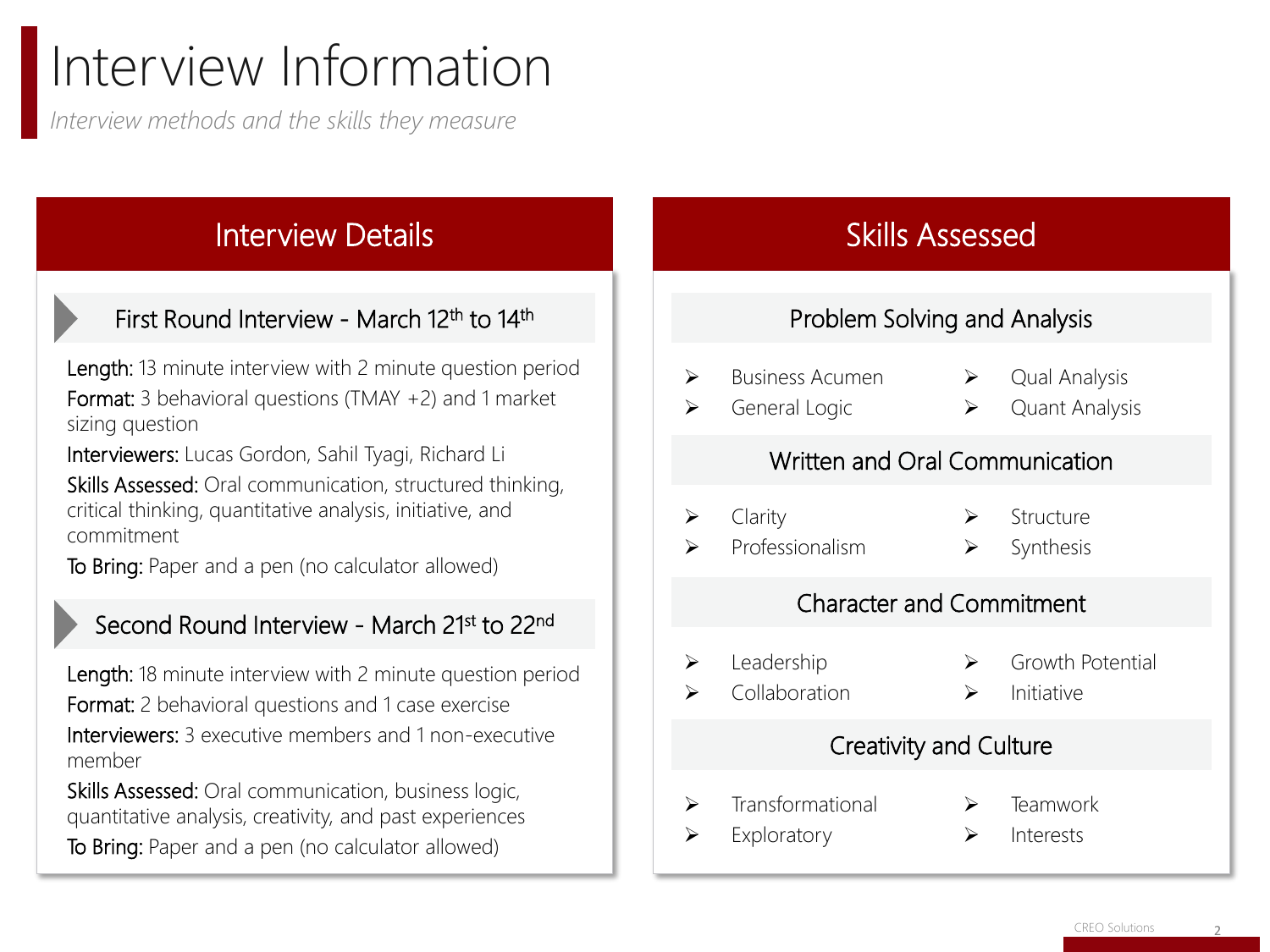### Market Sizing: Overview

*Defining and classifying market sizing questions*

Market sizing questions aim to understand the size of a market in a specific time period through problem solving and logical assumptions

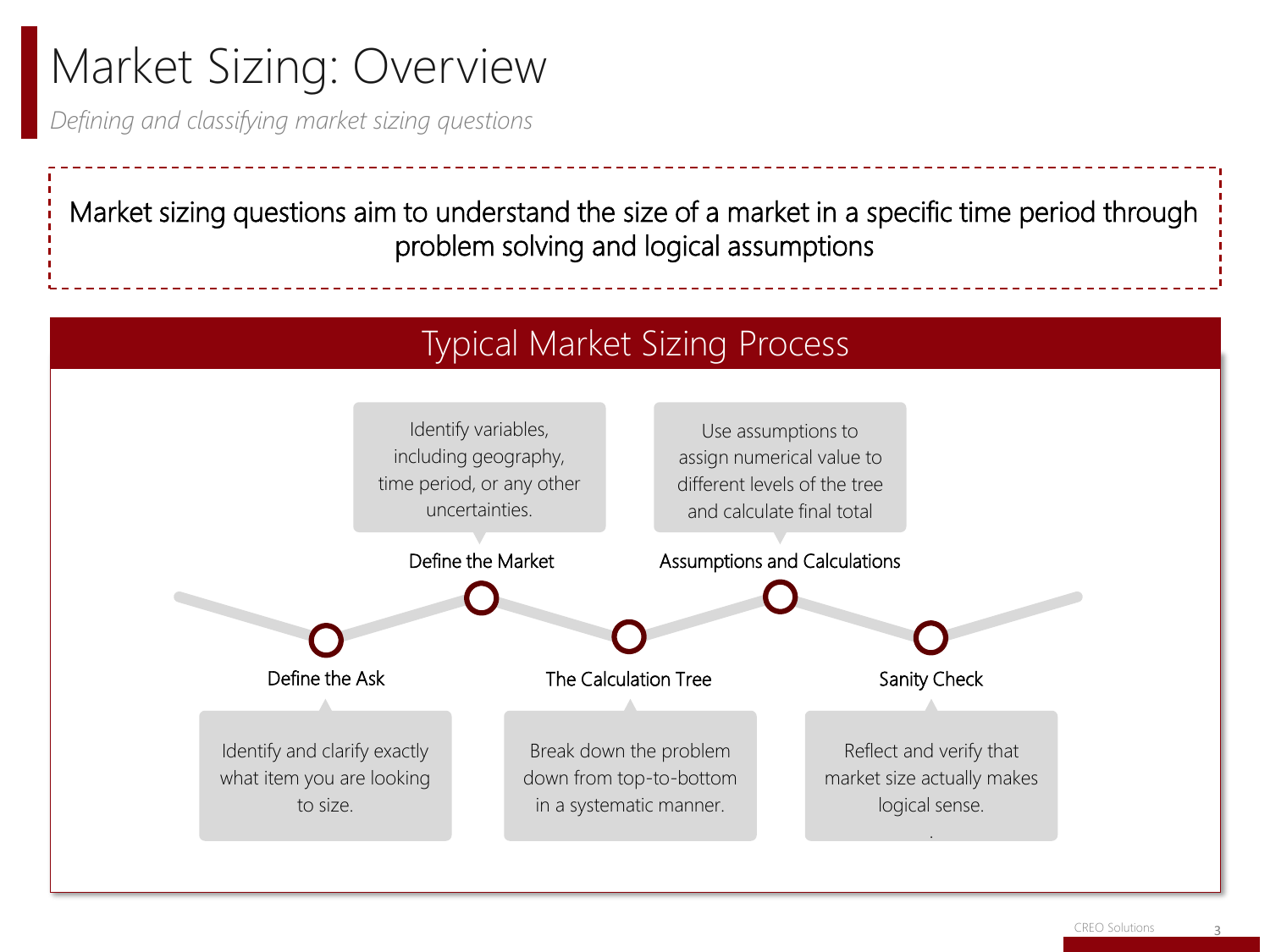### Example Question

*An Illustrative Market Sizing Example*

### How many chocolate bars are sold in Kingston in one year?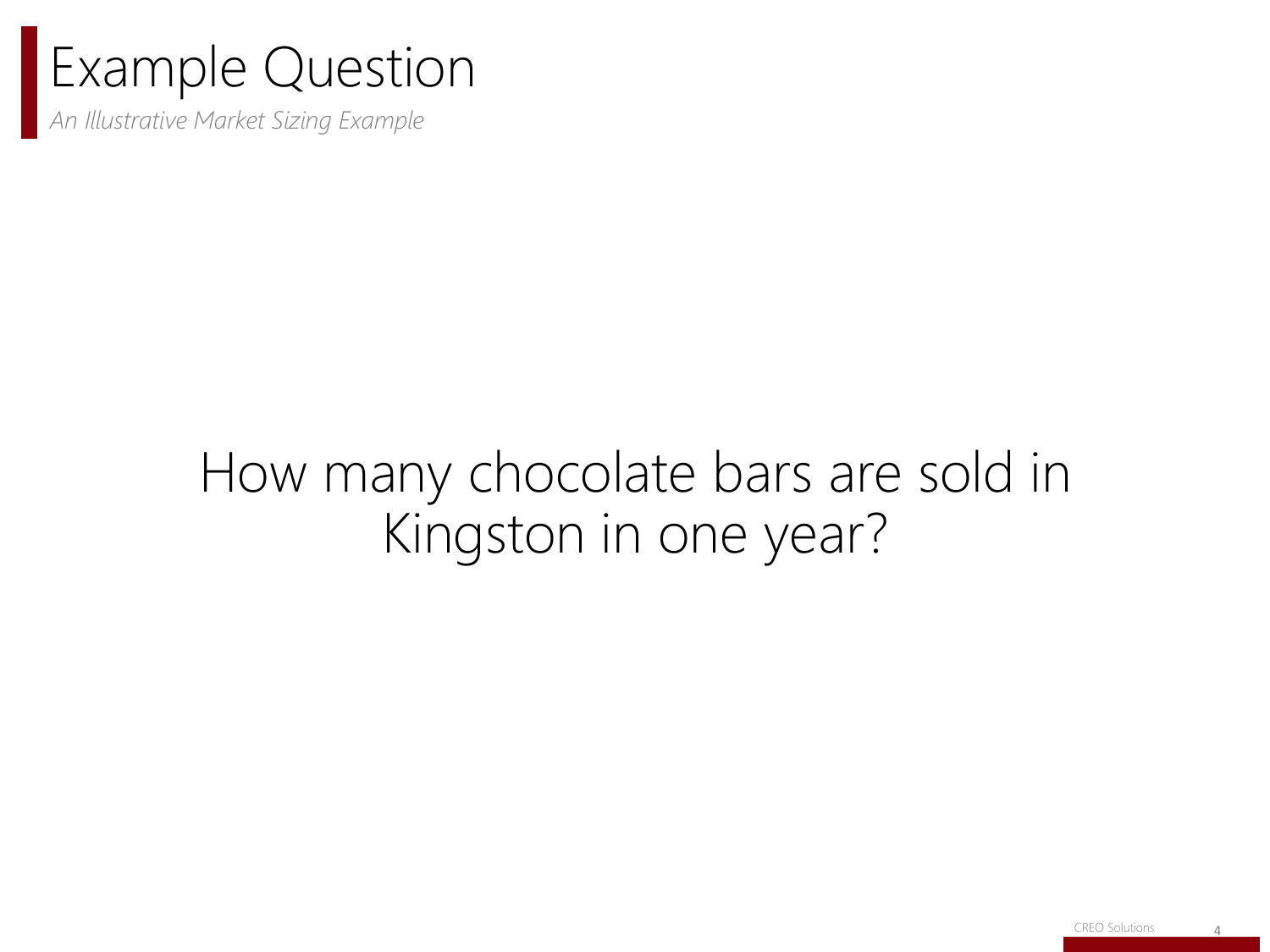# Key Steps to Success

*6 Steps that will ensure a successful analysis of a given market*



#### Ensure active communication with interviewers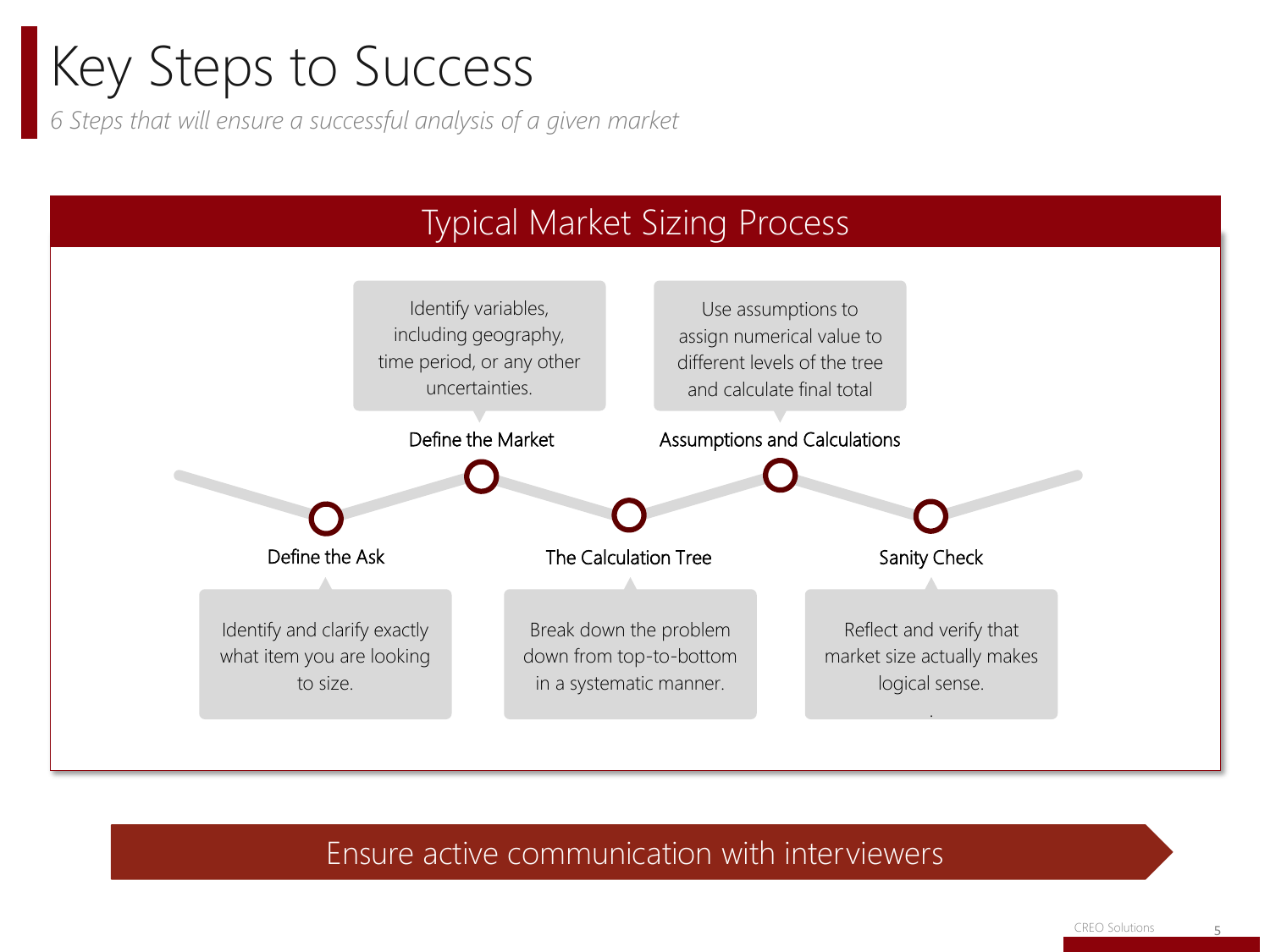# Calculation Tree

*Comprehensive breakdown of calculations and justification*

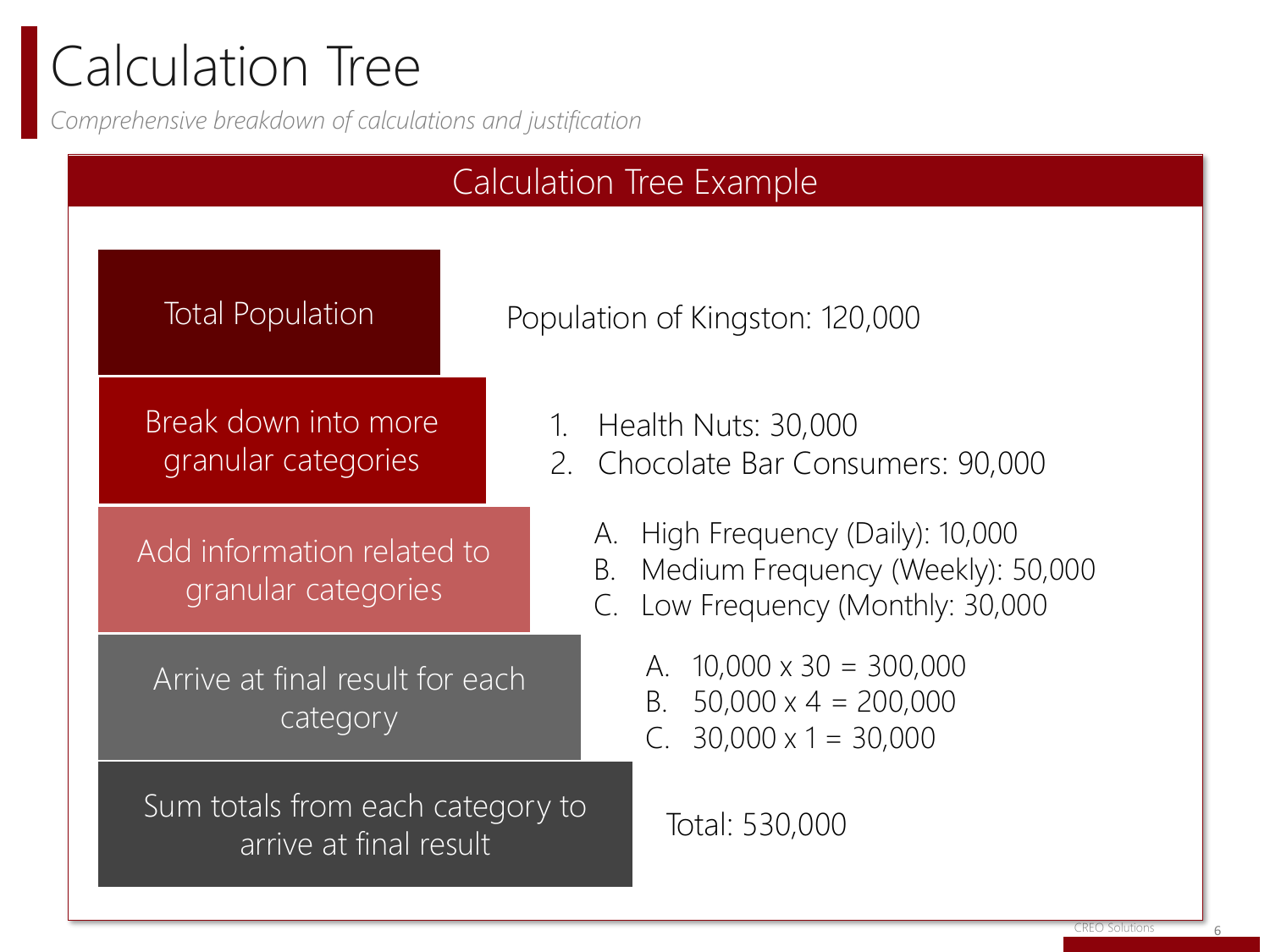# Calculation Tree Visualization

*Comprehensive breakdown of calculations and justification*

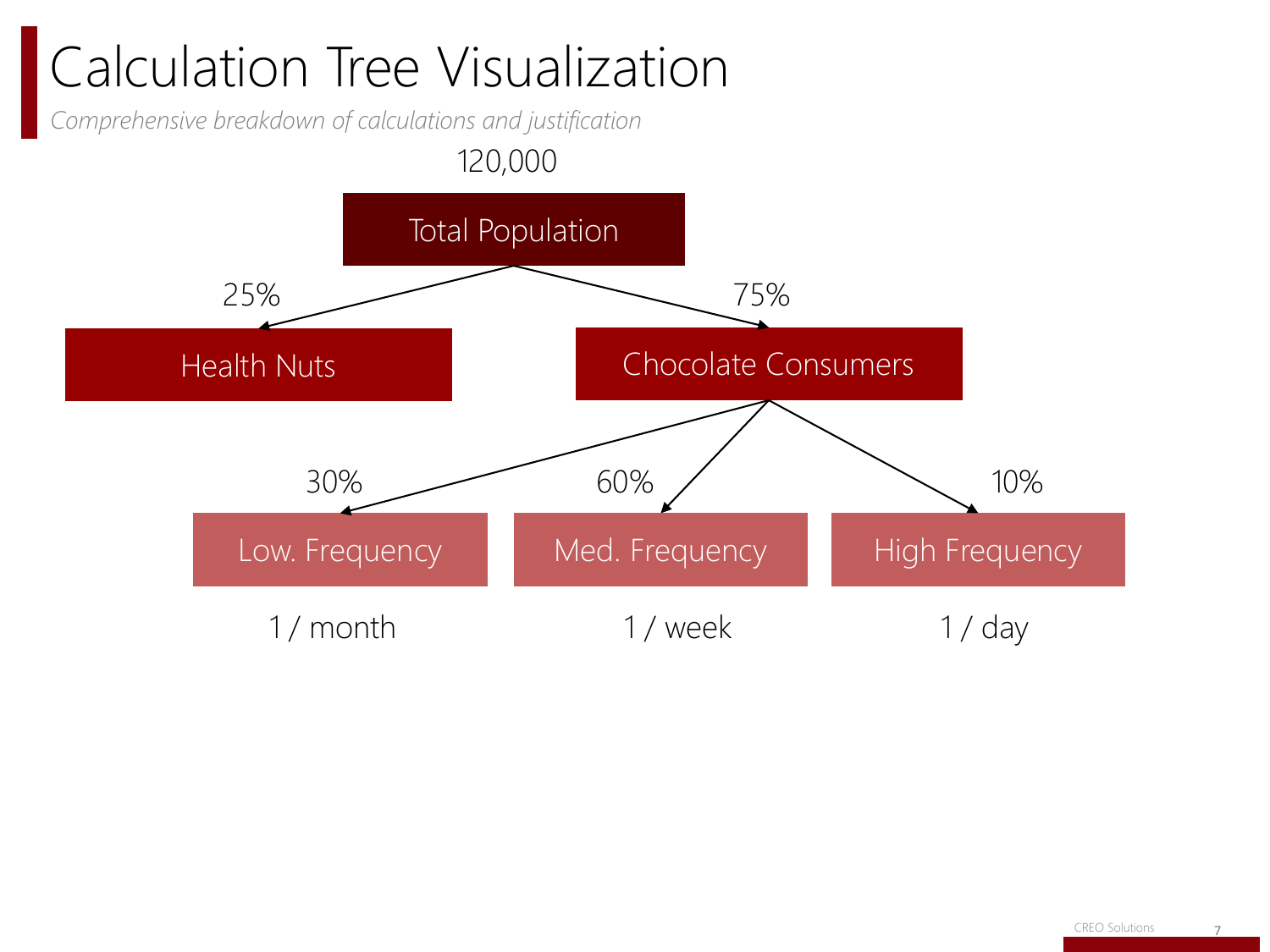# Calculation Tree Visualization

*Comprehensive breakdown of calculations and justification*



Total Per Month = 30,000 (rounded) + 200,000 + 270,000 = 300,000 Total Per Year =  $300,000 * 12 = 3,600,000$